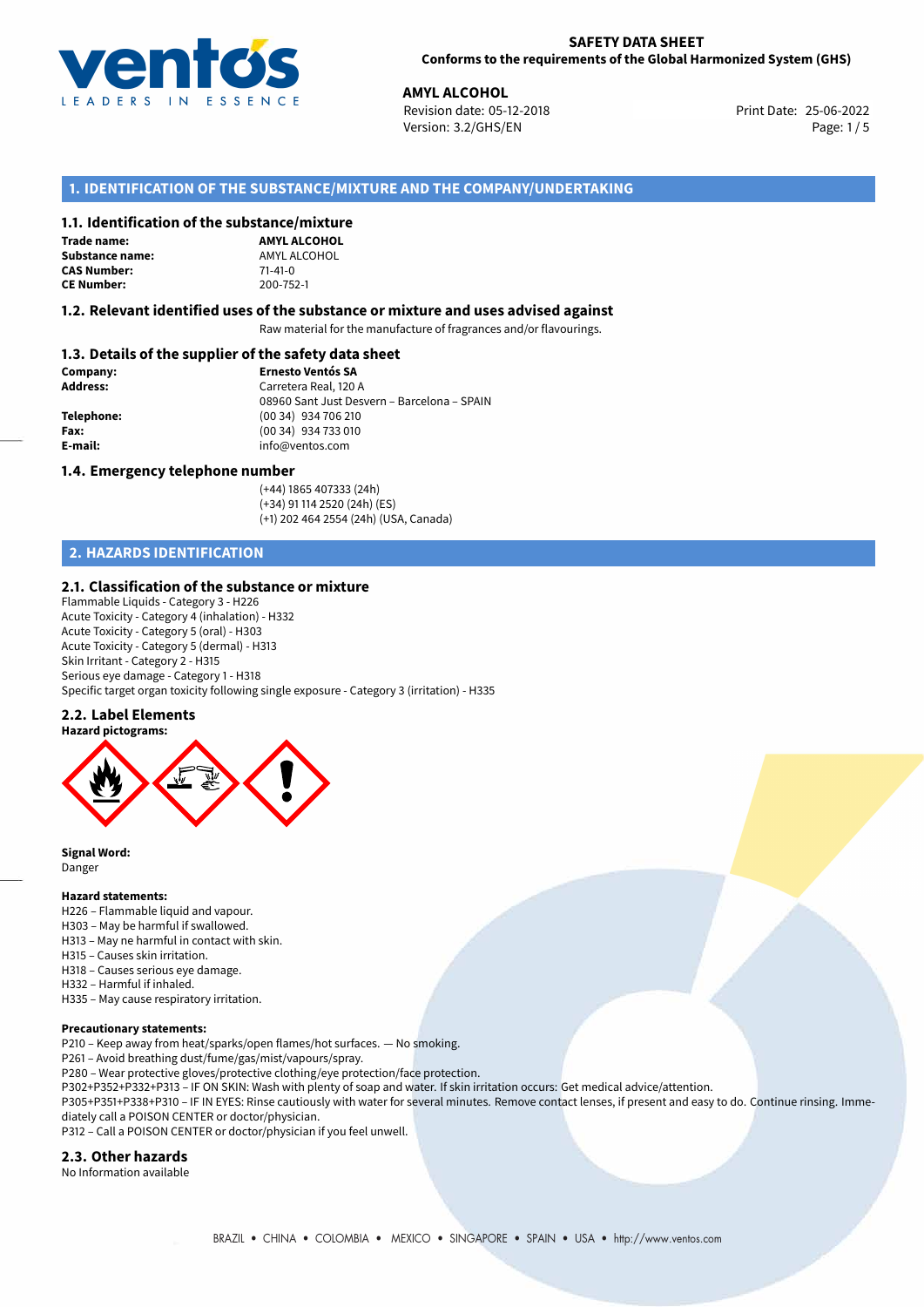

**AMYL ALCOHOL**<br>
Revision date: 05-12-2018 **Print Date: 25-06-2022** Version: 3.2/GHS/EN Page: 2 / 5

# **3. COMPOSITION/INFORMATION ON INGREDIENTS**

## **3.1. Substances**

| Chemical name: | AMYL ALC  |
|----------------|-----------|
| CAS number:    | $71-41-0$ |
| EC number:     | 200-752-1 |

**AMYL ALCOHOL** 

#### **Hazardous constituents:**

| <b>Chemical Name</b> | % (w/w)   | <b>CAS No</b><br><b>EC No</b> | <b>Classification according to GHS</b>                                                                                                                                                                                                                                                                                                                           |
|----------------------|-----------|-------------------------------|------------------------------------------------------------------------------------------------------------------------------------------------------------------------------------------------------------------------------------------------------------------------------------------------------------------------------------------------------------------|
| AMYL ALCOHOL         | $\geq$ 50 | $71 - 41 - 0$<br>200-752-1    | Flammable Liquids - Category 3 - H226<br>Acute Toxicity - Category 4 (inhalation) - H332<br>Acute Toxicity - Category 5 (oral) - H303<br>Acute Toxicity - Category 5 (dermal) - H313<br>Skin Irritant - Category 2 - H315<br>Serious eye damage - Category 1 - H318<br>Specific target organ toxicity following single exposure - Category 3 (irritation) - H335 |

[See the full text of the hazard statements in section 16.](#page-4-0)

# **3.2. Mixtures**

Not applicable.

# **4. FIRST-AID MEASURES**

# **4.1. Description of necessary first aid measures**

| Ingestion:    | Rinse mouth with water.<br>Obtain medical advice.<br>Keep at rest. Do not induce vomiting.                                                           |
|---------------|------------------------------------------------------------------------------------------------------------------------------------------------------|
| Eye contact:  | In case of contact with eyes, rinse immediately with plenty of water for at least 15 minutes and seek medical advice.                                |
| Inhalation:   | Remove person to fresh air and keep at rest.<br>Seek immediate medical advice.                                                                       |
| Skin contact: | Take off immediately all contaminated clothing.<br>Thoroughly wash affected skin with soap and water.<br>Seek medical attention if symptoms persist. |

# **4.2. Most important symptoms and effects, both acute and delayed**

No information available.

#### **4.3. Indication of any immediate medical attention and special treatment needed** No information available.

# **5. FIRE-FIGHTING MEASURES**

# **5.1. Extinguishing Media**

Water spray, carbon dioxide, dry chemical powder or appropriate foam. For safety reasons do not use full water jet.

#### **5.2. Special hazards arising from the substance or mixture**

Known or Anticipated Hazardous Products of Combustion: Emits toxic fumes under fire conditions.

#### **5.3. Advice for firefighters**

High temperatures can lead to high pressures inside closed containers. Avoid inhalation of vapors that are created. Use appropriate respiratory protection. Do not allow spillage of fire to be poured into drains or watercourses. Wear self-contained breathing apparatus and protective clothing.

# **6. ACCIDENTAL RELEASE MEASURES**

# **6.1. Personal precautions, protective equipment and emergency procedures**

Evacuate surronding areas. Ensure adequate ventilation. Keep unnecessary and unprotected personnel from entering. Do not breathe vapor/spray. Avoid contact with skin and eyes. Information regarding personal protective measures: see section 8.

#### **6.2. Environmental precautions**

To avoid possible contamination of the environment, do not discharge into any drains, surface waters or groundwaters.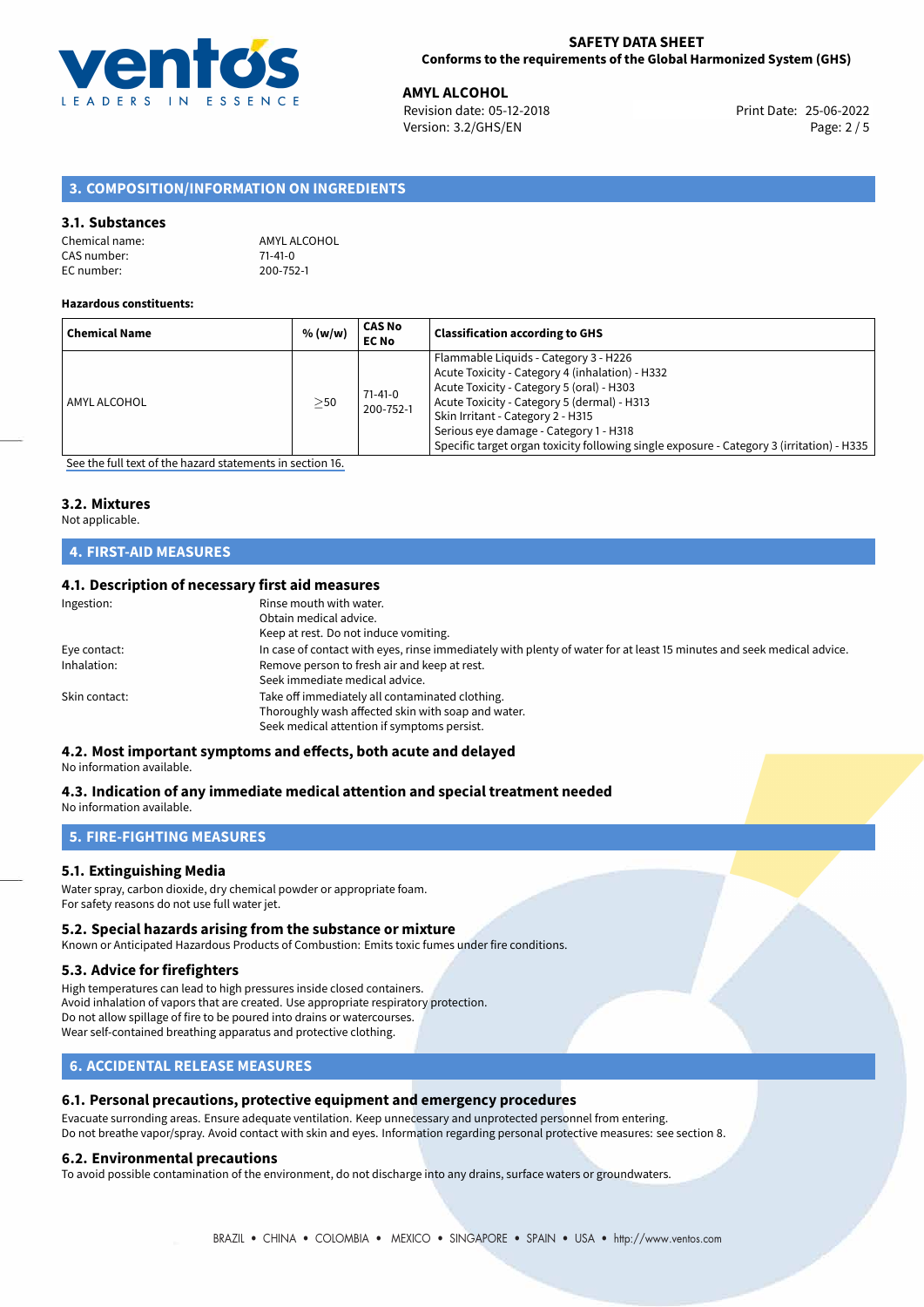

#### **SAFETY DATA SHEET Conforms to the requirements of the Global Harmonized System (GHS)**

**AMYL ALCOHOL**<br>
Revision date: 05-12-2018 **Print Date: 25-06-2022** Version: 3.2/GHS/EN Page: 3 / 5

# **6.3. Methods and materials for containment and cleaning up**

Cover with an inert, inorganic, non-combustible absorbent material (e.g. dry-lime, sand, soda ash). Place in covered containers using non-sparking tools and transport outdoors. Avoid open flames or sources of ignition (e.g. pilot lights on gas hot water heater). Ventilate area and wash spill site after material pickup is complete.

#### **6.4. Reference to other sections**

Information regarding exposure controls, personal protection and disposal considerations can be found in sections 8 and 13.

### **7. HANDLING AND STORAGE**

## **7.1. Precautions for safe handling**

Do not store or handle this material near food or drinking water. Do not smoke. Avoid contact with the eyes, skin and clothing. Wear protective clothing and use glasses. Observe the rules of safety and hygiene at work. Keep in the original container or an alternative made from a compatible material.

# **7.2. Conditions for safe storage, including any incompatibilities**

Store in tightly closed and preferably full containers in a cool, dry and ventilated area, protected from light. Keep away from sources of ignition (e.g. hot surfaces, sparks, flame and static discharges). Keep away from incompatible materials (see section 10).

#### **7.3. Specific end use(s)**

No information available.

# **8. EXPOSURE CONTROLS AND PERSONAL PROTECTION**

### **8.1. Control parameters**

Components with occupational exposure limits: None known.

#### **8.2. Exposure controls**

Measures should be taken to prevent materials from being splashed into the body. Provide adequate ventilation, according to the conditions of use. Use a mechanical exhaust if required.

# **8.3. Individual protection measures, such as personal protective equipment**

| Eye/Face protection:             | Chemical safety goggles are recommended. Wash contaminated goggles before reuse.                                                            |  |  |
|----------------------------------|---------------------------------------------------------------------------------------------------------------------------------------------|--|--|
| Hand Protection:                 | Chemical-resistant gloves are recommended. Wash contaminated gloves before reuse.                                                           |  |  |
| Body protection:                 | Personal protective equipment for the body should be selected based on the task being performed and the risks<br>involved.                  |  |  |
| Respiratory Protection:          | In case of insufficient ventilation, use suitable respiratory equipment.                                                                    |  |  |
| Environmental exposure controls: | Emissions from ventilation or process equipment should be checked to ensure they comply with environmental<br>protection legislation.       |  |  |
|                                  | In some cases, filters or engineering modifications to the process equipment will be necessary to reduce emissions to<br>acceptable levels. |  |  |

# **9. PHYSICAL AND CHEMICAL PROPERTIES**

# **9.1. Information on basic physical and chemical properties**

| Appearance:                         | Liguid                      |
|-------------------------------------|-----------------------------|
| Colour:                             | Conforms to standard        |
| Odour:                              | Conforms to standard        |
| Odour theshold:                     | Not determined              |
| pH:                                 | Not determined              |
| Melting point/freezing point:       | -78                         |
| Boling point/boiling range:         | 137 - 139                   |
| Flash point:                        | 49 $^{\circ}$ C             |
| Evaporation rate:                   | Not determined              |
| Flammability:                       | Not determined              |
| Lower flammability/Explosive limit: | Not determined              |
| Upper flammability/Explosive limit: | Not determined              |
| Vapour pressure:                    | Not determined              |
| Vapour Density:                     | Not determined              |
| Density:                            | 0,813 $-0$ ,817 g/mL (20°C) |
| Relative density:                   | $0,813 - 0,817$ (20°C)      |
| Water solubility:                   | IN WATER: 22g/l             |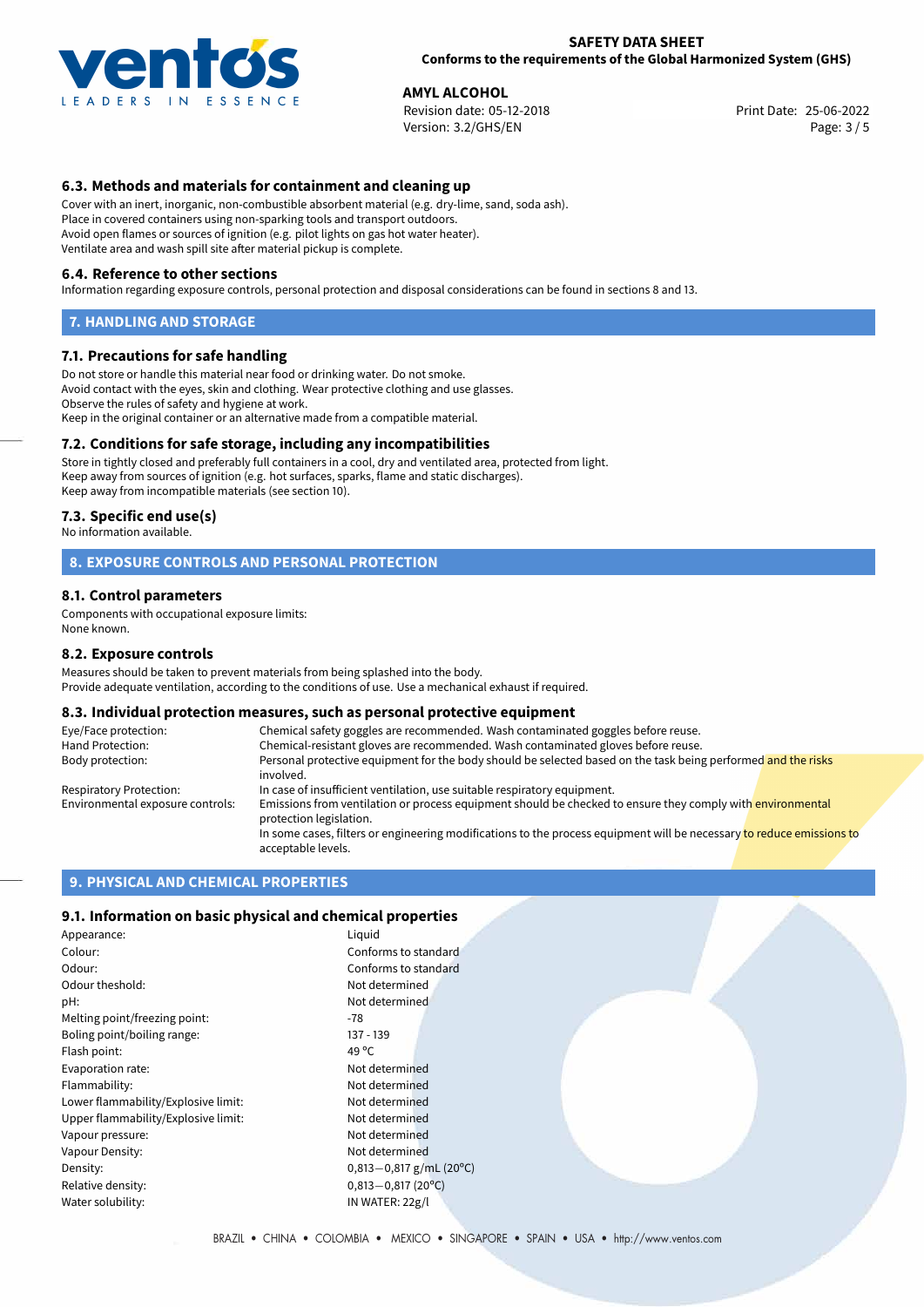

# **SAFETY DATA SHEET Conforms to the requirements of the Global Harmonized System (GHS)**

**AMYL ALCOHOL**<br> **25-06-2022 Revision date: 05-12-2018 All Contracts All Contracts Arist Print Date: 25-06-2022** Revision date: 05-12-2018 Version: 3.2/GHS/EN Page: 4 / 5

Solubility in other solvents: SOLUBLE IN ETHANOL Partition coefficient n-octanol/water: Not determined Auto-ignition temperature: Not determined Decomposition temperature: Not determined Viscosity, dynamic: Not determined Viscosity, kinematic: Not determined Explosive properties: Not determined Oxidising properties: Not determined

# **10. STABILITY AND REACTIVITY**

# **10.1. Reactivity**

No hazardous reactions if stored and handled as prescribed/indicated.

# **10.2. Chemical stability**

The product is stable if stored and handled as prescribed/indicated.

### **10.3. Possibility of hazardous reactions**

No hazardous reactions if stored and handled as prescribed/indicated.

#### **10.4. Conditions to Avoid**

Conditions to Avoid: Excessive heat, flame or other ignition sources.

### **10.5. Incompatible materials**

Avoid contact with strong acids and bases and oxidizing agents.

### **10.6. Hazardous decomposition products**

During combustion may form carbon monoxide and unidentified organic compounds.

# **11. TOXICOLOGICAL INFORMATION**

| Acute toxicity                           | May be harmful if swallowed. May ne harmful in contact with skin. Harmful if inhaled. |  |  |
|------------------------------------------|---------------------------------------------------------------------------------------|--|--|
| <b>Skin corrosion/irritation</b>         | Causes skin irritation.                                                               |  |  |
| Serious eye damage/irritation            | Causes serious eye damage.                                                            |  |  |
| <b>Respiratory or skin sensitisation</b> | Based on the data available, the criteria for classification are not met.             |  |  |
| Germ cell mutagenicity                   | Based on the data available, the criteria for classification are not met.             |  |  |
| <b>Carcinogenicity</b>                   | Based on the data available, the criteria for classification are not met.             |  |  |
| Reproductive toxicity                    | Based on the data available, the criteria for classification are not met.             |  |  |
| <b>STOT-single exposure</b>              | May cause respiratory irritation.                                                     |  |  |
| <b>STOT-repeated exposure</b>            | Based on the data available, the criteria for classification are not met.             |  |  |
| <b>Aspiration hazard</b>                 | Based on the data available, the criteria for classification are not met.             |  |  |

# **12. ECOLOGICAL INFORMATION**

# **12.1. Toxicity**

**Assessment:**

Based on the data available, the criteria for classification are not met. **Experimental/calculated data:** No information available.

# **12.2. Degradability**

No information available.

# **12.3. Bioaccumulative potential**

No information available.

# **12.4. Soil mobility**

No information available.

# **12.5. Other adverse effects**

See also sections 6, 7, 13 and 15 Do not allow to get into waste water or waterways.